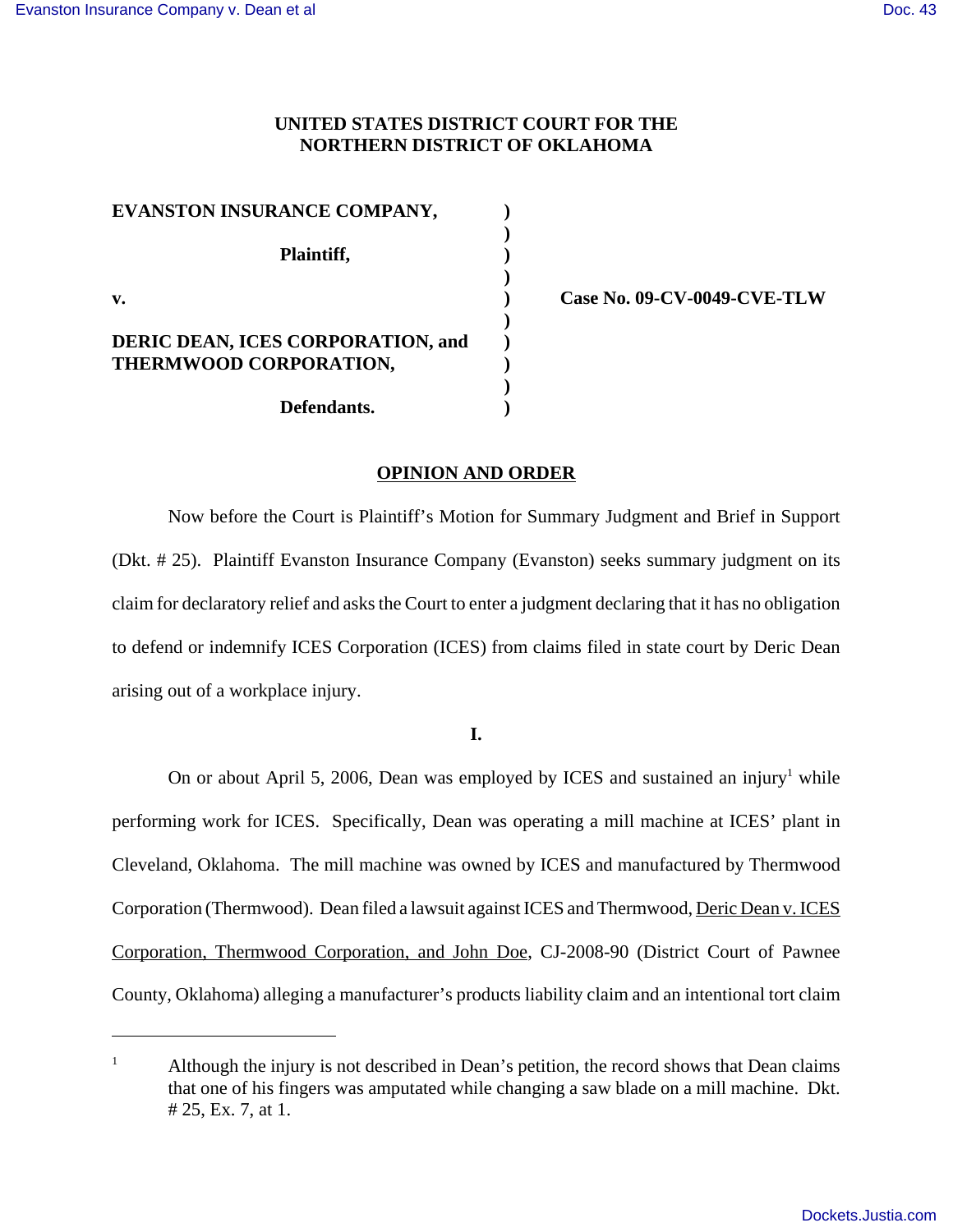under Parret v. Unicco Service Company, 127 P.3d 572 (Okla. 2005). Dkt. # 25, Ex. 1. Dean alleges that ICES "knowingly ordered [Dean] to operate the subject mill machine with the knowledge that there was a substantial certainty that an injury would occur."  $\underline{Id}$ , at 3. He also alleges that ICES "strongly discouraged the use of emergency stop(s) devices and/or safety mechanisms." Id. at 4. In support of his manufacturer's products liability claim, Dean alleges that the defendants "knew or should have known that the machine was defective and unreasonably dangerous to those persons likely to use the product for the purpose and in the manner for which it was intended to be used." Id. Dean claims that neither defendant is entitled to the exclusive remedy protection of Oklahoma's Workers' Compensation Act, OKLA. STAT. tit. 85, § 1 et seq.<sup>2</sup> Id. It is not clear from the petition whether Dean intends to assert both claims against ICES and Thermwood. Dean seeks actual and punitive damages in excess of \$10,000.

Evanston issued a Commercial General Liability Policy no. CL350400055 (the Policy) to ICES and the Policy was effective from December 23, 2005 to December 23, 2006.<sup>3</sup> See Dkt. # 25, Ex. 6. Evanston agreed to pay "those sums that the insured becomes legally obligated to pay as damages because of 'bodily injury' or 'property damage' to which this insurance applies. We will have the right and duty to defend the Insured against any 'suit' seeking those damages." Id. at 17. However, Evanston has no duty to defend ICES if the Policy does not provide coverage. Id. at 7

<sup>&</sup>lt;sup>2</sup> However, it appears that Dean has already received workers' compensation benefits from ICES' workers' compensation insurer, CompSource Oklahoma. See Dkt. # 25, Ex. 7 (reservation of rights letter from Evanston to ICES noting that Dean received "indemnity and medical benefits" under the Oklahoma Workers' Compensation Act).

<sup>&</sup>lt;sup>3</sup> The original Policy issued to ICES by Evanston was effective from December 23, 2002 to December 23, 2003, and was renewed through at least December 23, 2006. See Dkt. # 25, Exs. 6 and 7.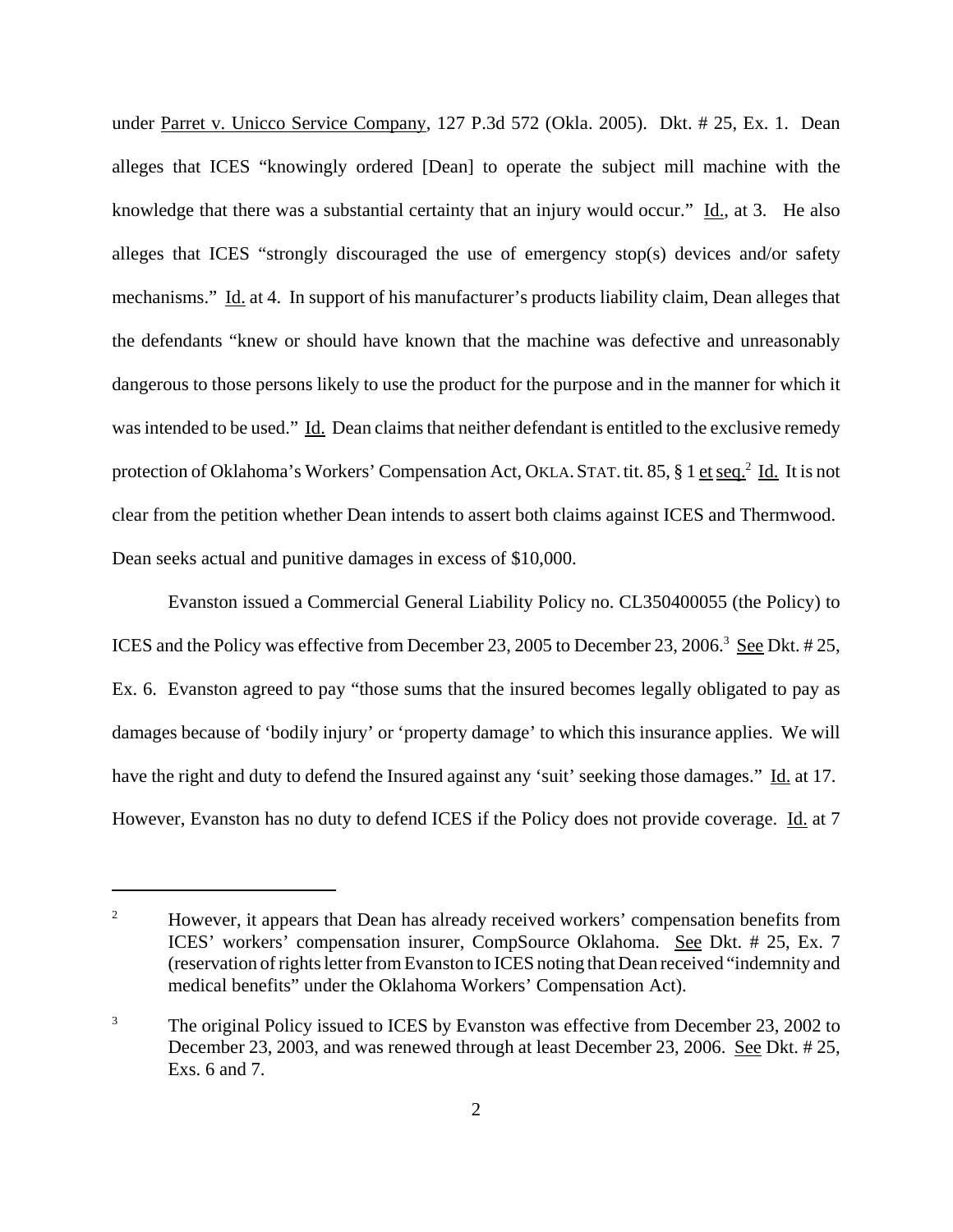("Where there is no coverage under this policy, there is no duty to defend."). The Policy requires Evanston to defend ICES against claims for bodily injury and property damage "caused by an 'occurrence.'" Id. An occurrence is defined as an "accident, including continuous or repeated exposure to substantially the same general harmful conditions." Id. at 27.

The Policy provides many exclusions from coverage and some of the exclusions are potentially relevant to Dean's claims against ICES. The Policy excludes coverage for "expected or intended injury," which is defined as a "'bodily injury' or 'property damage' expected or intended from the standpoint of the insured." Id. at 17. The Combination General Endorsement replaces any Policy language concerning employer liability with the following employer liability exclusion:

This insurance does not apply to any claim, suit, cost or expense arising out of "bodily injury" to

(1) any employee of a Named Insured arising out of and in the course of employment or while performing duties related to the conduct of the insured's business . . . .

This exclusion applies whether an insured may be liable as an employer or in any other capacity, and/or to any obligation to share damages with or repay someone else who must pay damages because of the injury, as well as liability assumed under any "Insured Contract."

Wherever the word "employee" appears above, it shall also mean any member, associate, leased worker, temporary worker or any person or persons loaned to or volunteering services to you.

Dkt.  $# 25$ , Ex. 6, at 6. This replaces the former "employer liability" exclusion<sup>4</sup> in the Policy that

stated:

<sup>&</sup>lt;sup>4</sup> Evanston cites both provisions in its motion for summary judgment, but it clear that the Combination General Endorsement replaces the "employer liability" exclusion stated in the "Exclusions" section of the Policy. See Dkt. # 25, Ex. 6, at 6, 18.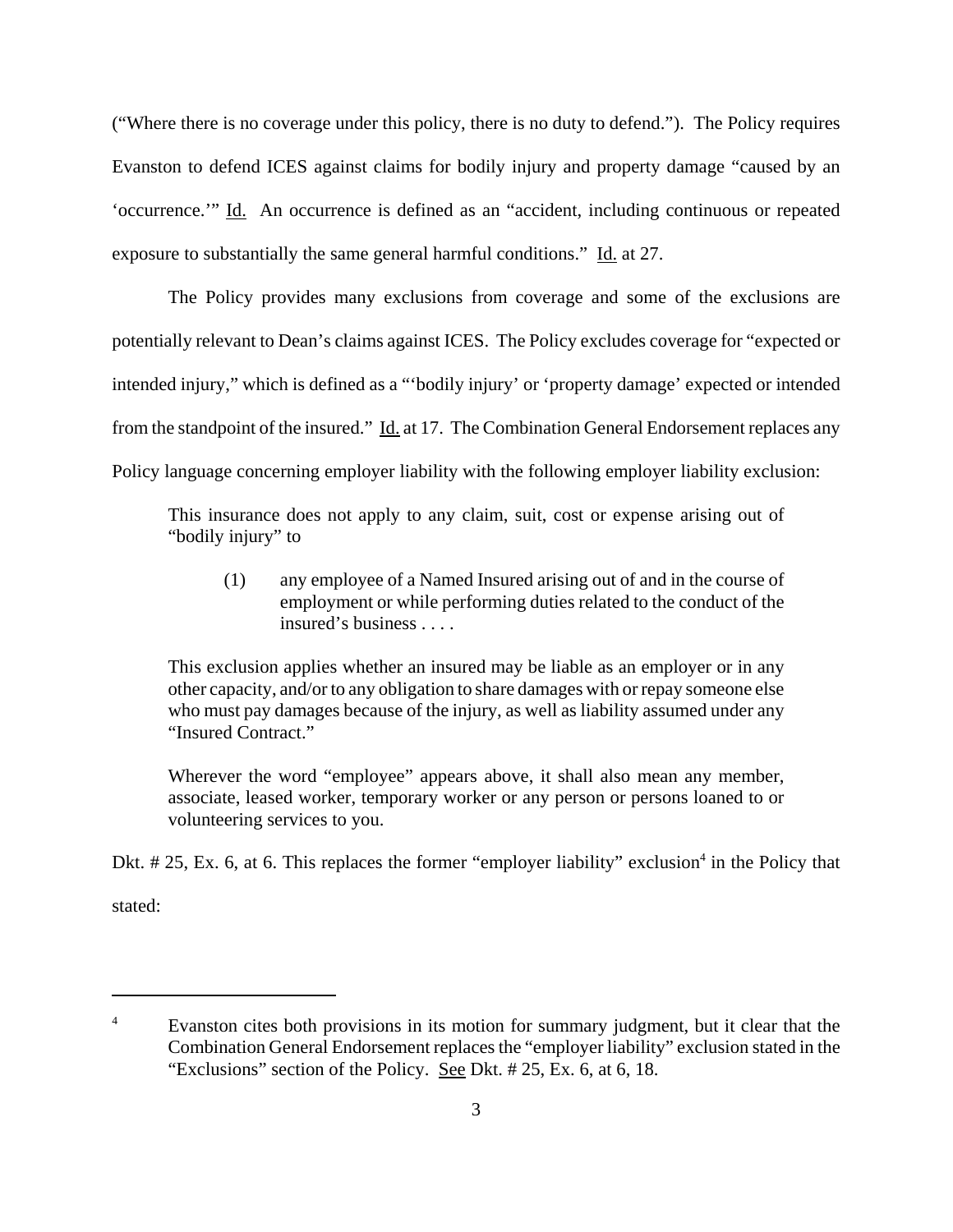"Bodily Injury" to:

(1) An "employee" of the insured arising out of and in the course of:

(a) Employment by the insured; or

(b) Performing duties related to the conduct of the insured's business; or

(2) The spouse, child, parent, brother or sister of that "employee" as a consequence of paragraph (1) above.

This exclusion applies:

(1) Whether the insured may be liable as an employer or in any other capacity; and

(2) To any obligation to share damages with or repay someone else who must pay damages because of the injury.

Id. at 18. Evanston also has no duty to defend or indemnify ICES for any obligation incurred "under a workers' compensation, disability benefits or unemployment compensation law or any similar law." Id. at 18. The Policy also excludes any coverage for punitive or exemplary damages. Id. at 7.

After being served with Dean's petition, ICES demanded that Evanston provide a defense against Dean's claims. Evanston denied ICES' demand based on the employee liability exclusion in the Policy, and ICES requested reconsideration of this decision. Dkt. # 30, Ex. B. Evanston provisionally provided counsel to ICES under a reservation of rights, and informed ICES that it would file a declaratory judgment action seeking a determination of the parties' rights and liabilities under the Policy. Dkt. # 25, Ex. 7. However, Evanston stated that it did not believe that the Policy provided coverage to ICES because Dean's injuries were not caused by an "occurrence." Evanston also relied on the employer liability exclusion, the expected or intended injury exclusion, and the workers' compensation exclusion as bases to deny coverage. Evanston asserted that coverage of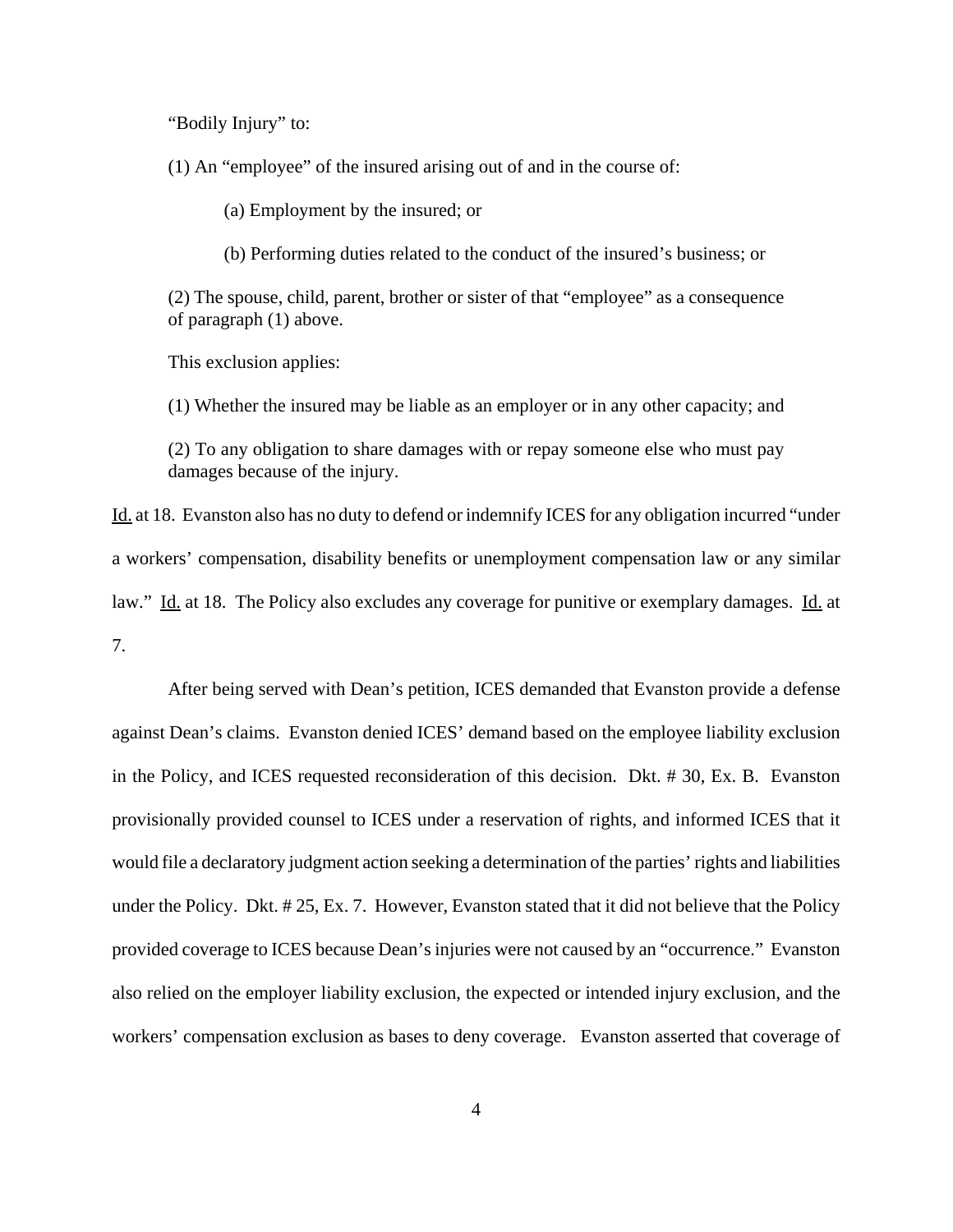Dean's claims would violate Oklahoma public policy, and stated that the Policy did not provide indemnification for punitive damages. Id. at 6-7. On January 30, 2009, Evanston filed this case seeking a declaratory judgment that it has no obligation to defend or indemnify ICES against Dean's claims, and it joined Dean and Thermwood as defendants.<sup>5</sup>

### **II.**

Summary judgment pursuant to Fed. R. Civ. P. 56 is appropriate where there is no genuine issue of material fact and the moving party is entitled to judgment as a matter of law. Celotex Corp. v. Catrett, 477 U.S. 317, 322-23 (1986); Anderson v. Liberty Lobby, Inc., 477 U.S. 242, 250 (1986); Kendall v. Watkins, 998 F.2d 848, 850 (10th Cir. 1993). The plain language of Rule 56(c) mandates the entry of summary judgment, after adequate time for discovery and upon motion, against a party who fails to make a showing sufficient to establish the existence of an element essential to that party's case, and on which that party will bear the burden of proof at trial. Celotex, 477 U.S. at 317. "Summary judgment procedure is properly regarded not as a disfavored procedural shortcut, but rather as an integral part of the Federal Rules as a whole, which are designed 'to secure the just, speedy and inexpensive determination of every action." Id. at 327.

<sup>&</sup>lt;sup>5</sup> Thermwood has filed a response to Evanston's motion for summary judgment, asking the Court to declare that Thermwood has no liability to Dean in the state court lawsuit. However, this Court will not interfere with an ongoing state court proceeding and the parties must raise any issues concerning liability for Dean's claims in the state court proceedings. Dean claims that he was improperly joined as a party in this case, and asks the Court to dismiss him as a party and award him attorney fees. It was not improper for Evanston to join all interested parties in this case, and Dean's response clearly shows that he has an interest in the outcome of the insurance coverage dispute. Dkt. # 31, at 4 ("Mr. Dean denies that there is no coverage under the instant policy. ICES is *not* excluded by the policy. Despite what Evanston argues, this policy covers this occurrence."). Therefore, he will not be dismissed as a party.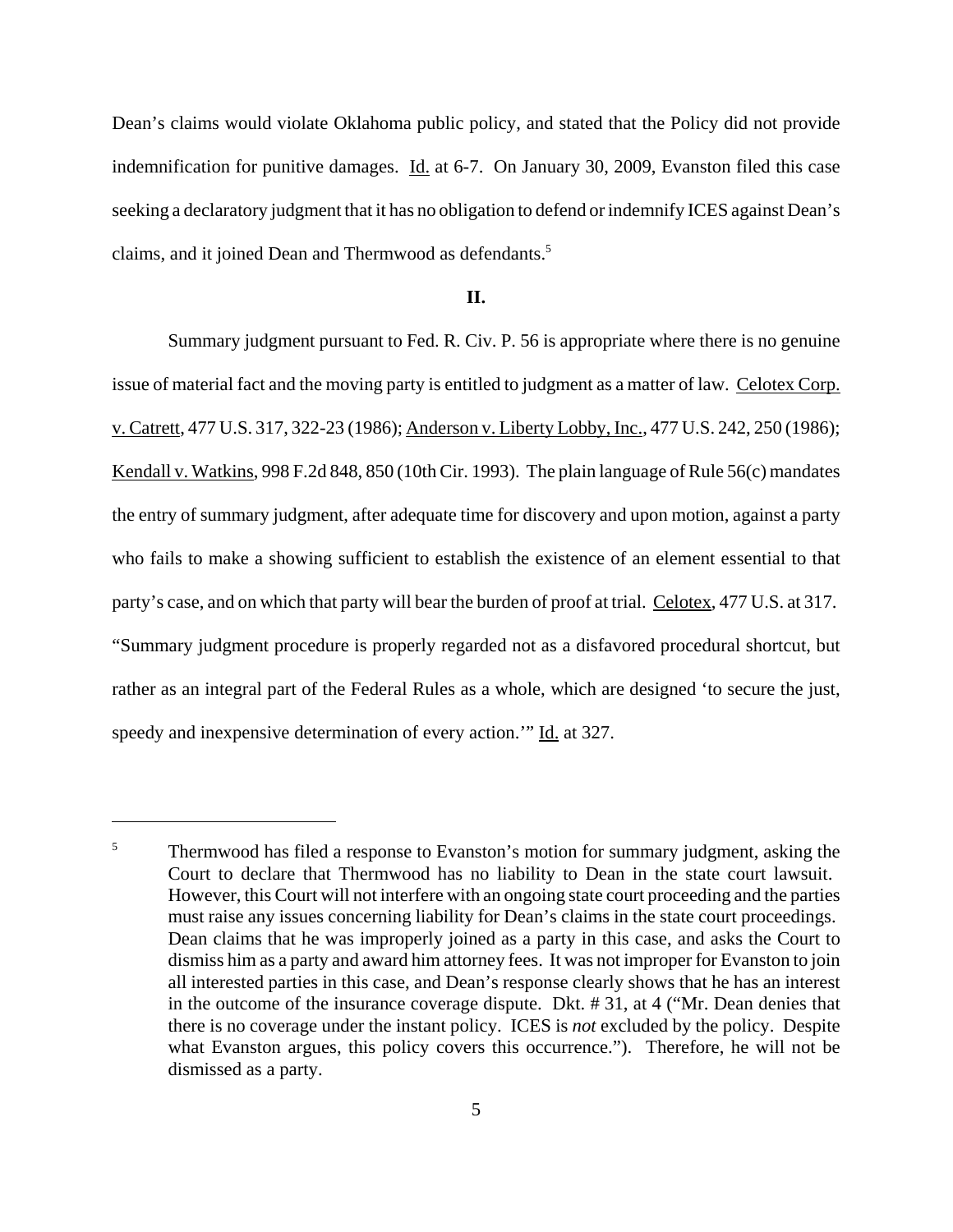"When the moving party has carried its burden under Rule 56(c), its opponent must do more than simply show that there is some metaphysical doubt as to the material facts. . . . Where the record taken as a whole could not lead a rational trier of fact to find for the non-moving party, there is no 'genuine issue for trial.'" Matsushita Elec. Indus. Co. v. Zenith Radio Corp., 475 U.S. 574, 586-87 (1986) (citations omitted). "The mere existence of a scintilla of evidence in support of the plaintiff's position will be insufficient; there must be evidence on which the [trier of fact] could reasonably find for the plaintiff." Anderson, 477 U.S. at 252. In essence, the inquiry for the Court is "whether the evidence presents a sufficient disagreement to require submission to a jury or whether it is so one-sided that one party must prevail as a matter of law." Id. at 250. In its review, the Court construes the record in the light most favorable to the party opposing summary judgment. Garratt v. Walker, 164 F.3d 1249, 1251 (10th Cir. 1998).

# **III.**

Plaintiff asserts that it has no duty to defend or indemnify ICES against either of Dean's claims, but its motion for summary judgment appears to be focused Dean's Parret claim. Plaintiff argues that Dean's claims are based on a theory of intentional injury in order to avoid the exclusive remedy provision of the Oklahoma Workers' Compensation Act, and ICES is not entitled to defense or indemnification for alleged intentional injuries suffered by its employees. Dkt. # 25, at 16. In its reply, plaintiff clarifies that it is seeking a declaratory judgment that it has no duty to defend or indemnify ICES for Dean's manufacturer's products liability and Parret claims. Dkt. # 35, at 2. ICES responds that the Policy does not exclude coverage for a manufacturer's products liability claim. Dkt. # 30, at 9. ICES also argues that summary judgment on coverage issues should be denied until the state court determines whether Dean will prevail on his Parret claim. Id. at 22.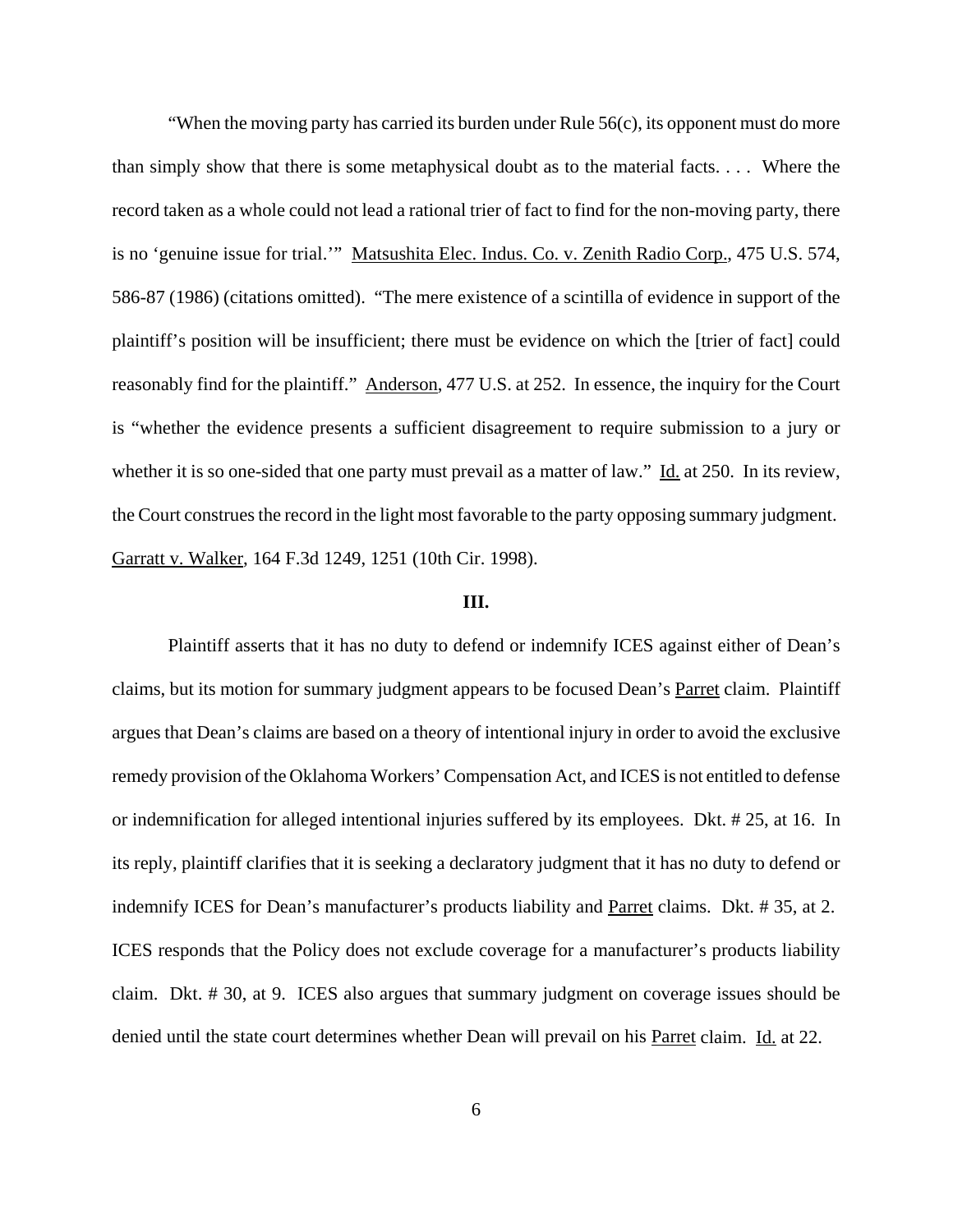**A.**

This is a diversity case requiring the Court to construe disputed terms of an insurance policy as required by state law. See Zurich American Ins. Co. v. O'Hara Reg'l Ctr. for Rehabilitation, 529 F.3d 916, 920 (10th Cir. 2008); Houston General Ins. Co. v. American Fence Co., Inc., 115 F.3d 805, 806 (10th Cir. 1997). Under Oklahoma law, an insurance contract should be construed according to the terms set out within the four corners of the document. First American Kickapoo Operations, L.L.C. v. Multimedia Games, Inc., 412 F.3d 1166, 1173 (10th Cir. 2005); Redcorn v. State Farm Fire & Cas. Co., 55 P.3d 1017, 1020 (Okla. 2002); London v. Farmers Ins. Co., Inc., 63 P.3d 552, 554 (Okla. Civ. App. 2002). If the terms of the contract are "unambiguous, clear and consistent, they are to be accepted in their ordinary sense and enforced to carry out the expressed intention of the parties." Roads West, Inc. v. Austin, 91 P.3d 81, 88 (Okla. Civ. App. 2004). A court should not create an ambiguity in the policy by "using a forced or strained construction, by taking a provision out of context, or by narrowly focusing on a provision." Wynn v. Avemco Ins. Co., 963 P.2d 572, 575 (Okla. 1998). A policy term will be considered ambiguous only if it susceptible to more than one reasonable interpretation. Max True Plastering Co. v. U.S. Fidelity  $&$ Guar. Co., 912 P.2d 861, 869 (Okla. 1996). If an insurance contract contains an ambiguous term, the Court may refer to extrinsic evidence to interpret the insurance policy. Gable, Simmons & Co. v. Kerr-McGee Corp., 175 F.3d 762, 767 (10th Cir. 1999) (citing Pierce Couch Hendrickson Baysinger & Green v. Freede, 936 P.2d 906, 912 (Okla. 1997)).

When construing an ambiguous term in an insurance contract, a court must consider "not what the drafter intended . . . but what a reasonable person in the position of the insured would have understood [the ambiguous provision] to mean." American Economy Ins. Co. v. Bogdahn, 89 P.3d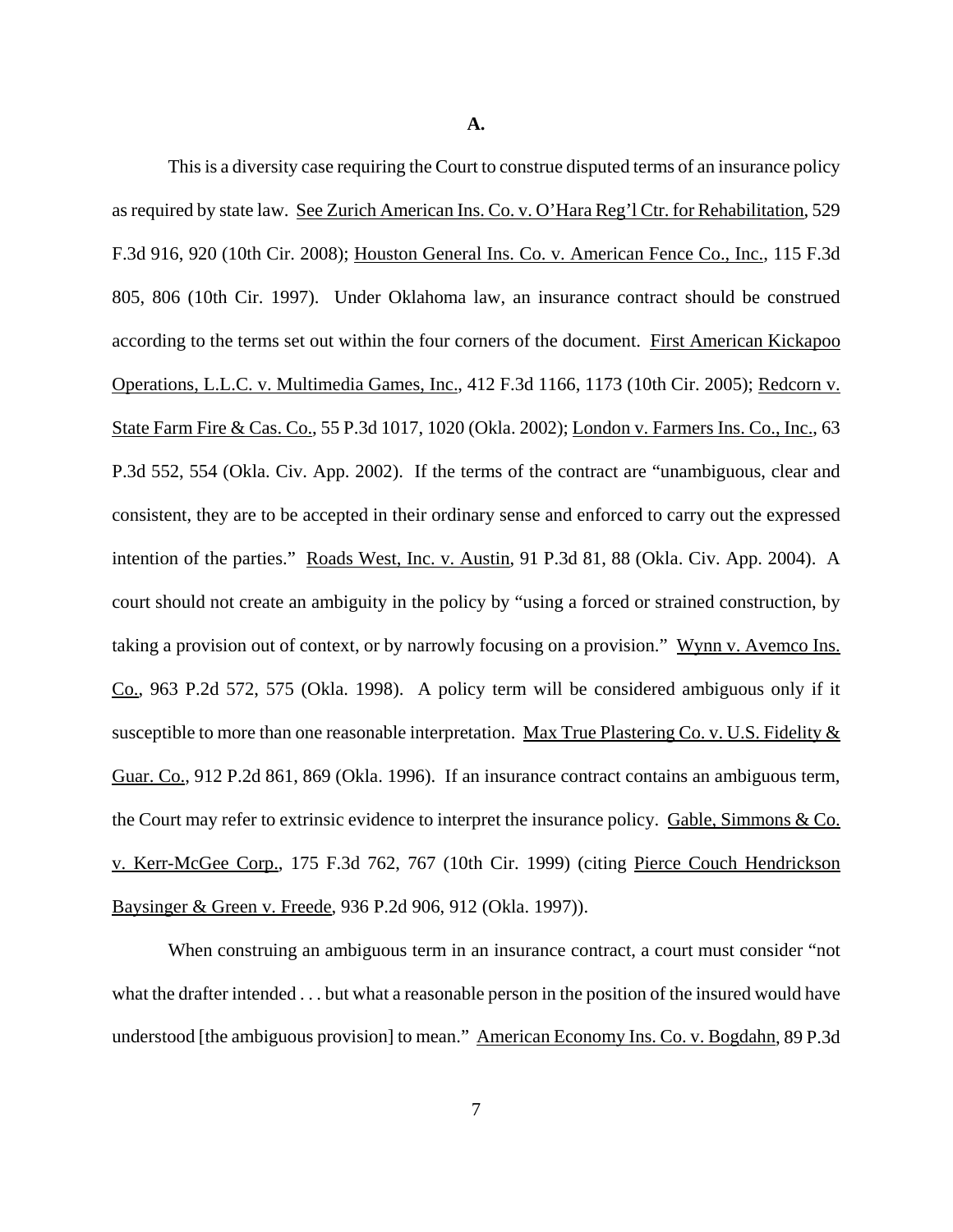1051, 1054 (Okla. 2004). An insured may not "insist upon a strained construction of relevant policy language in order to claim a patent ambiguity exists nor can it contradict the written instrument's plain terms under the guise of a latent ambiguity." Bituminous Cas. Corp. v. Cowen Constr., Inc., 55 P.3d 1030, 1034 (10th Cir. 2002). If the Court finds that a Policy provision or exclusion is ambiguous, the Court must apply the doctrine of reasonable expectations to construe ambiguous policy language. See Yaffe Cos., Inc. v. Great American Ins. Co., 499 F.3d 1182, 1185 (10th Cir. 2007); Max True Plastering Co., 912 P.2d at 865. The Oklahoma Supreme Court has stated:

Under the reasonable expectations doctrine, when construing an ambiguity or uncertainty in an insurance policy, the meaning of the language is not what the drafter intended it to mean, but what a reasonable person in the position of the insured would have understood it to mean. Thus, in construing an ambiguity or uncertainty against the insurer and in favor of the insured, Oklahoma now looks to the "objectively reasonable expectations" of the insured to fashion a remedy.

Spears v. Shelter Mut. Ins. Co., 73 P.3d 865, 868 (Okla. 2003). If the Court finds that any Policy provision or exclusion is ambiguous, the Court must determine the expectations of a reasonable person in the same position as the insured, but this does not automatically mean that the insured's interpretation will prevail. See Max True Plastering Co., 912 P.2d at 867 ("The reasonable expectation doctrine is a double-edged sword-both parties to the insurance contract may rely upon their reasonable expectations.").

Before considering whether ICES is entitled to defense or indemnification for Dean's claims, the Court must consider the nature of the parties' agreement. The Policy states that it provides "Commercial General Liability Coverage," and this is more commonly known as a "CGL" policy. Dkt. # 25, Ex. 6, at 4. "The purpose of a [CGL] policy is to protect the insured from liability for damages when his own defective work or product damages someone else's property." Farmington Cas. Co. v. Duggan, 417 F.3d 1141, 1142 (10th Cir. 2005). The Third Circuit has explained that: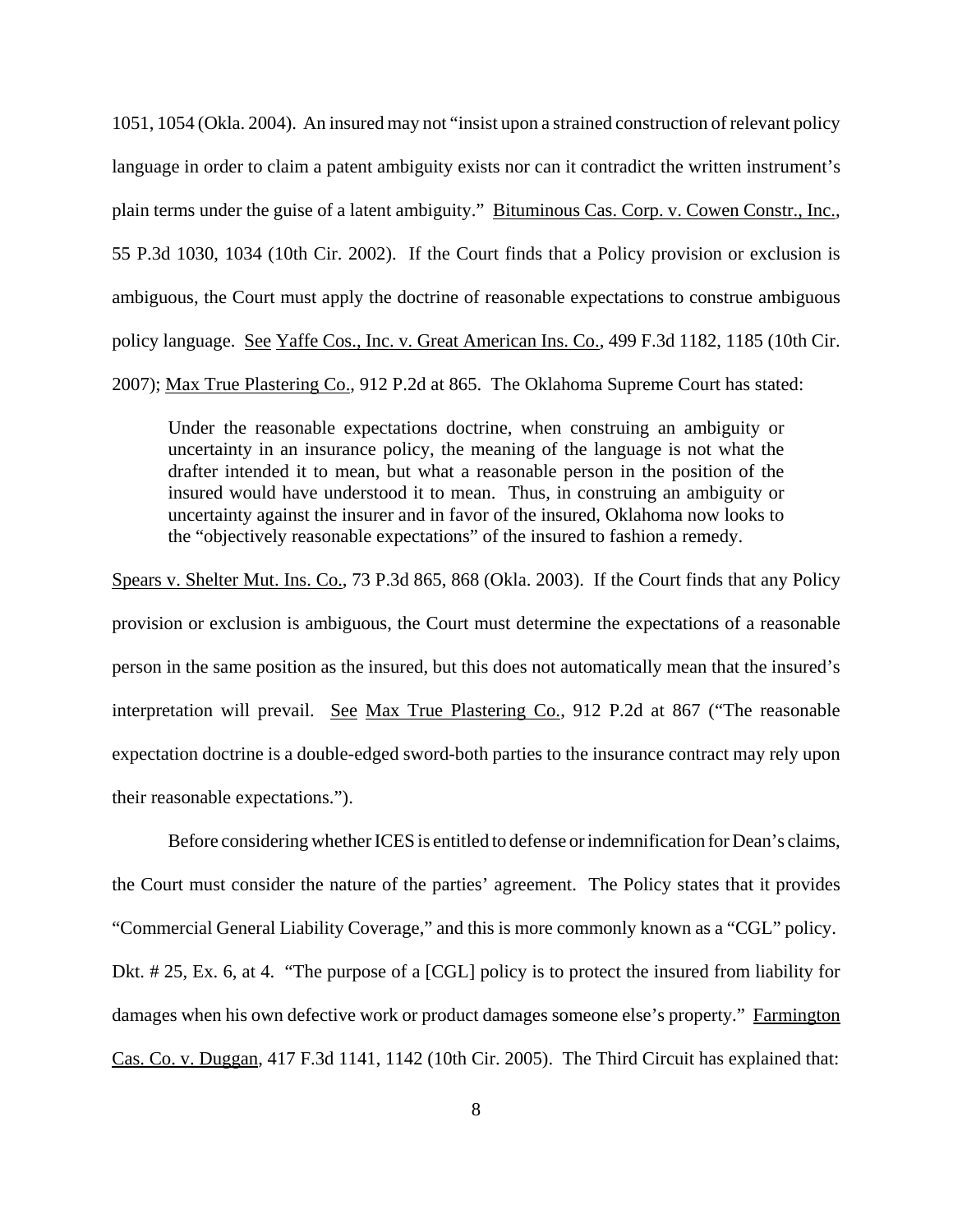Unlike workmen's compensation policies, general liability insurance policies are not written in conjunction with employers' liability policies. Indeed, while workmen's compensation policies and employers' liability policies both address claims arising out of employee workplace injuries, commercial general liability policies generally exclude injuries to some, if not all, employees from coverage.

USX Corp. v. Liberty Mut. Ins. Co., 444 F.3d 192, 201 (3d Cir. 2006). An "employee exclusion" is a standard provision in most CGL policies, and this type of exclusion prevents an insurer from paying claims against an insured/employer that are covered by state workers' compensation laws. COUCH ON INSURANCE § 129.11 (3d ed. 2009). Most CGL policies also contain an express workers' compensation exclusion to clarify that "[c]overage under a [CGL] policy is only afforded under those circumstances in which an employee maintains the right to bring a tort action notwithstanding the workers' compensation statute or where an employer is not otherwise subject to the respective workers' compensation laws." Id. at § 129.10.

This case involves separate disputes over whether a covered loss has occurred and, if the loss is covered, whether the Policy excludes coverage. "A basic rule of insurance law provides that the insured has the burden of showing that a covered loss has occurred, while the insurer has the burden of showing that a loss falls within an exclusionary clause of the policy." Pitman v. Blue Cross  $\&$ Blue Shield of Oklahoma, 217 F.3d 1291, 1298 (10th Cir. 2000); see also Security Mut. Life Ins. Co. v. Hollingsworth, 459 P.2d 592 (Okla. 1969). Thus, ICES has the burden to prove that Dean's claims arise from an "occurrence" as defined in the Policy and, if ICES meets its burden, Evanston has the burden to show that an exclusion to coverage applies.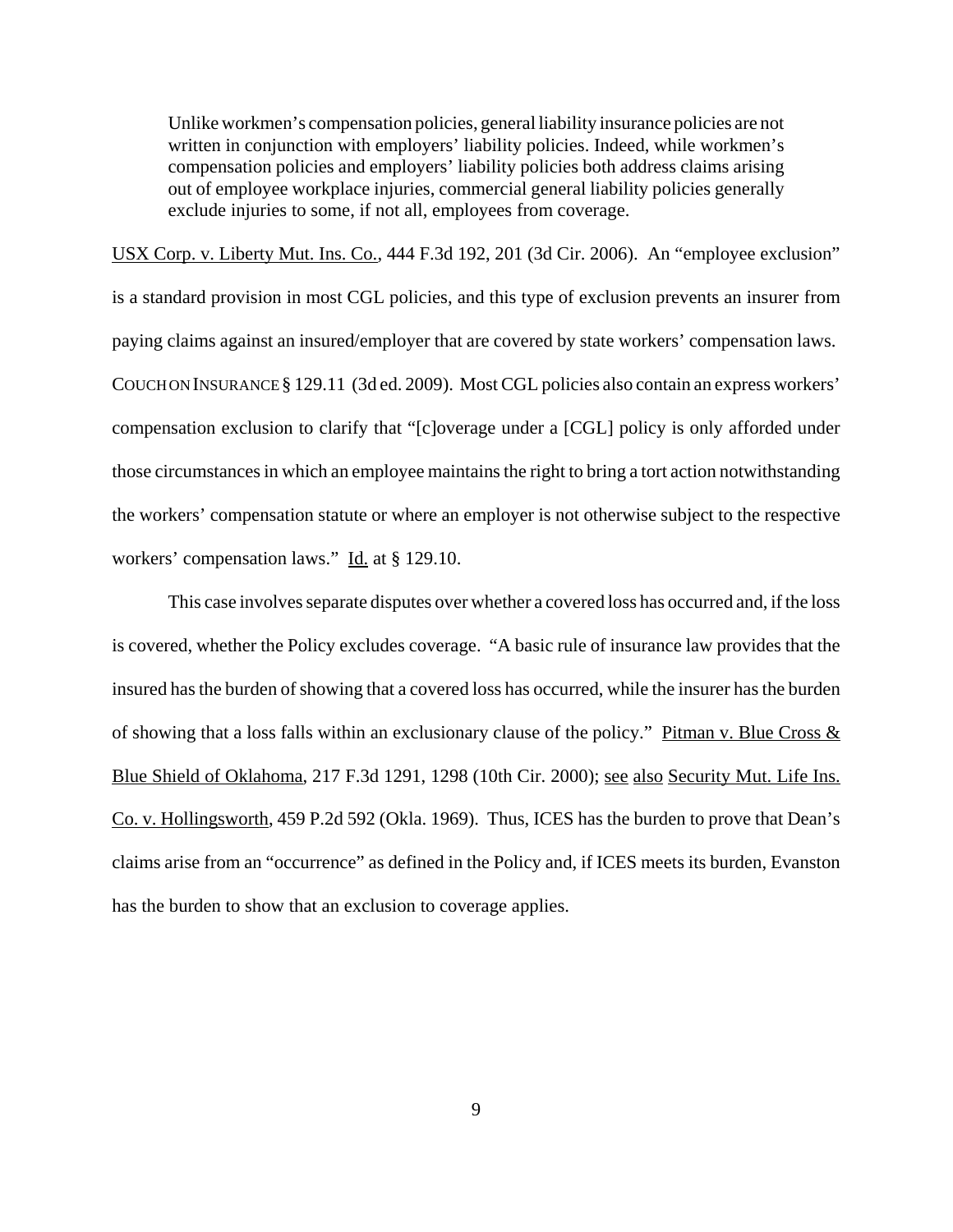**B.**

Plaintiff argues that the incident causing Dean's injury was not an "occurrence" under the Policy and it has no obligation to defend or indemnify ICES from Dean's claims. Plaintiff claims that Dean's claims are based on assertions that ICES acted with knowledge or substantial certainty that Dean would be injured, and his injury could not have been caused by accident as required for coverage under the Policy. Even if Dean's injury were caused by an occurrence, plaintiff argues that the employer liability or workers' compensation exclusions would be applicable and ICES is not entitled to coverage for Dean's claims.

#### Dean's Parret Claim

In his state court petition, Dean asserts that his claims against ICES are not barred by the exclusive remedy provision of the Oklahoma Workers' Compensation Act, and relies on the intentional tort exception in an attempt to assert claims against ICES. Dkt. # 25, Ex. 6, at 4. Under Oklahoma law, "the liability prescribed in the Oklahoma Workers' Compensation Act shall be exclusive and in place of all other liability of the employer and any of his employees . . . ." OKLA. STAT. tit. 85, § 12. In Parret, the Oklahoma Supreme Court recognized a limited exception to the general rule that workers compensation provides the exclusive remedy for workplace injuries. If an injured employee has recovered workers' compensation benefits, tort claims against the employer based on the conduct that harmed the employee are barred. Parret, 127 P.3d at 574-75. However, an employer is not shielded from liability for intentional torts under Okla. Stat. tit. 85, § 12. Parret, 127 P.3d at 574-75. The Oklahoma Supreme Court adopted the following standard for intentional conduct: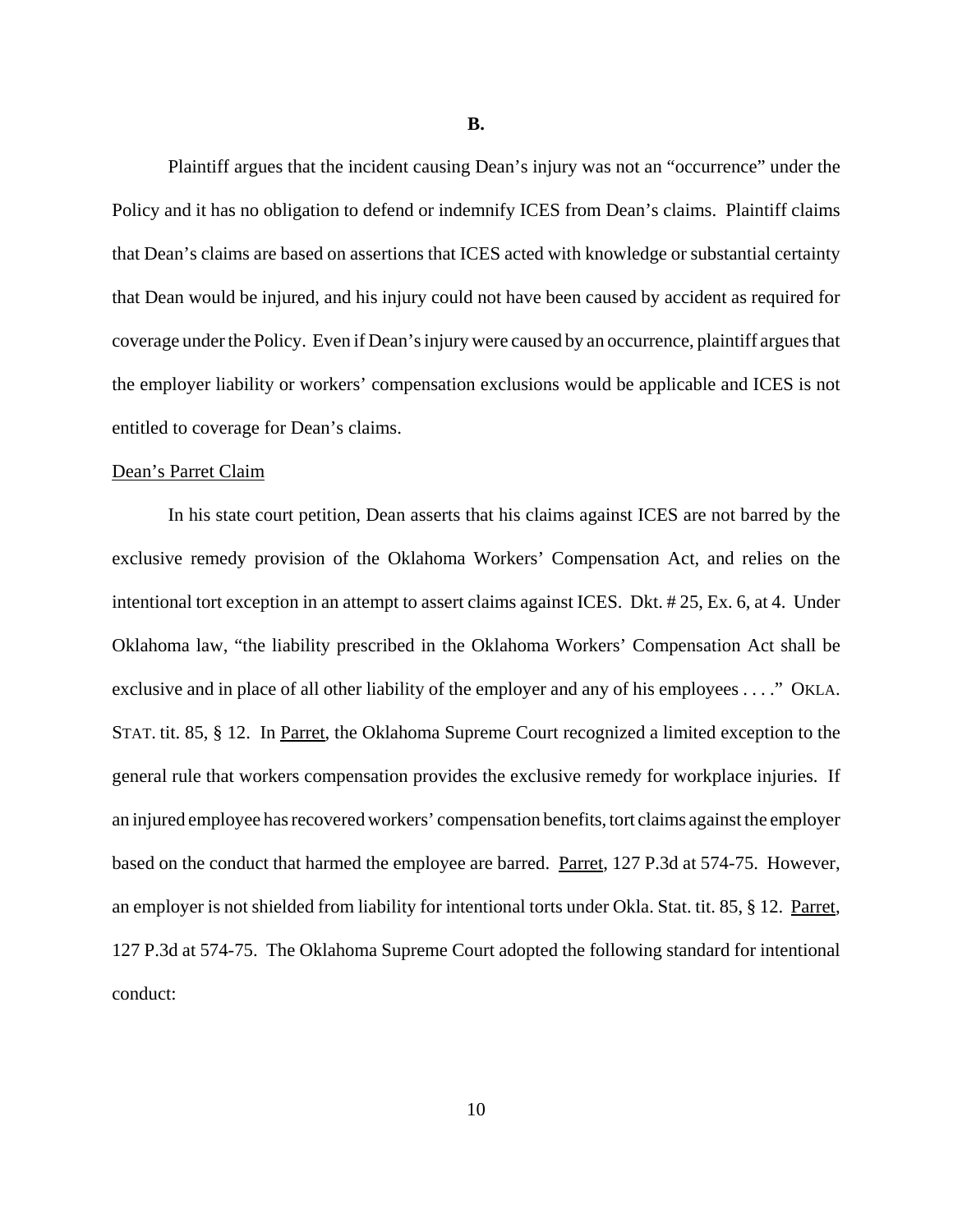In order for an employer's conduct to amount to an intentional tort, the employer must have (1) desired to bring about the worker's injury or (2) acted with the knowledge that such injury was substantially certain to result from the employer's conduct. Under the second part of this standard, the employer must have intended the act that caused the injury with knowledge that the injury was substantially certain to follow. The issue is not whether injury was substantially certain to occur, but whether the employer knew it was substantially certain to occur.

Id. at 579. It is not sufficient for a plaintiff to allege that an employer acted willfully or intentionally, without stating supporting facts in the complaint that could create liability under this standard. The Oklahoma Supreme Court stated:

Mere allegations of intentional conduct will not circumvent the Workers' Compensation Act. The worker must allege facts which 'plausibly demonstrate' that the employer's conduct was intentional under the 'substantial certainty' standard. "In terms of intentional tort then, the use of the word 'intent' in allegations 'is not a talisman that can change the allegations into colorable claims . . . .'"

Id (internal citations omitted).

 The starting point for the Court's inquiry is the proper interpretation of "occurrence" under Oklahoma law. The Policy defines an "occurrence" as an "accident, including continuous or repeated exposure to substantially the same general harmful conditions." Dkt. # 25, Ex. 6, at 7. "Accident" is not a technical term and the Court must construe the term in its "plain and ordinary sense." Littlefield v. State Farm Fire and Cas. Co., 857 P.2d 65, 69 (Okla. 1993); see also Farmer's Alliance Mut. Ins. Co. v. Salazar, 77 F.3d 1291, 1297 (10th Cir. 1996) ("According to the Oklahoma Supreme Court, 'the words, 'accident' and 'accidental' have never acquired any technical meaning in law, and when used in an insurance contract, they are to be construed and considered according to common speech and common usage of people generally.'"). The term "accident" implies that an event was unintentional or was an "unexpected happening." United States Fidelity & Guaranty Co. v. Briscoe, 239 P.2d 754, 756-57 (Okla. 1952). An accident generally occurs when "an unusual and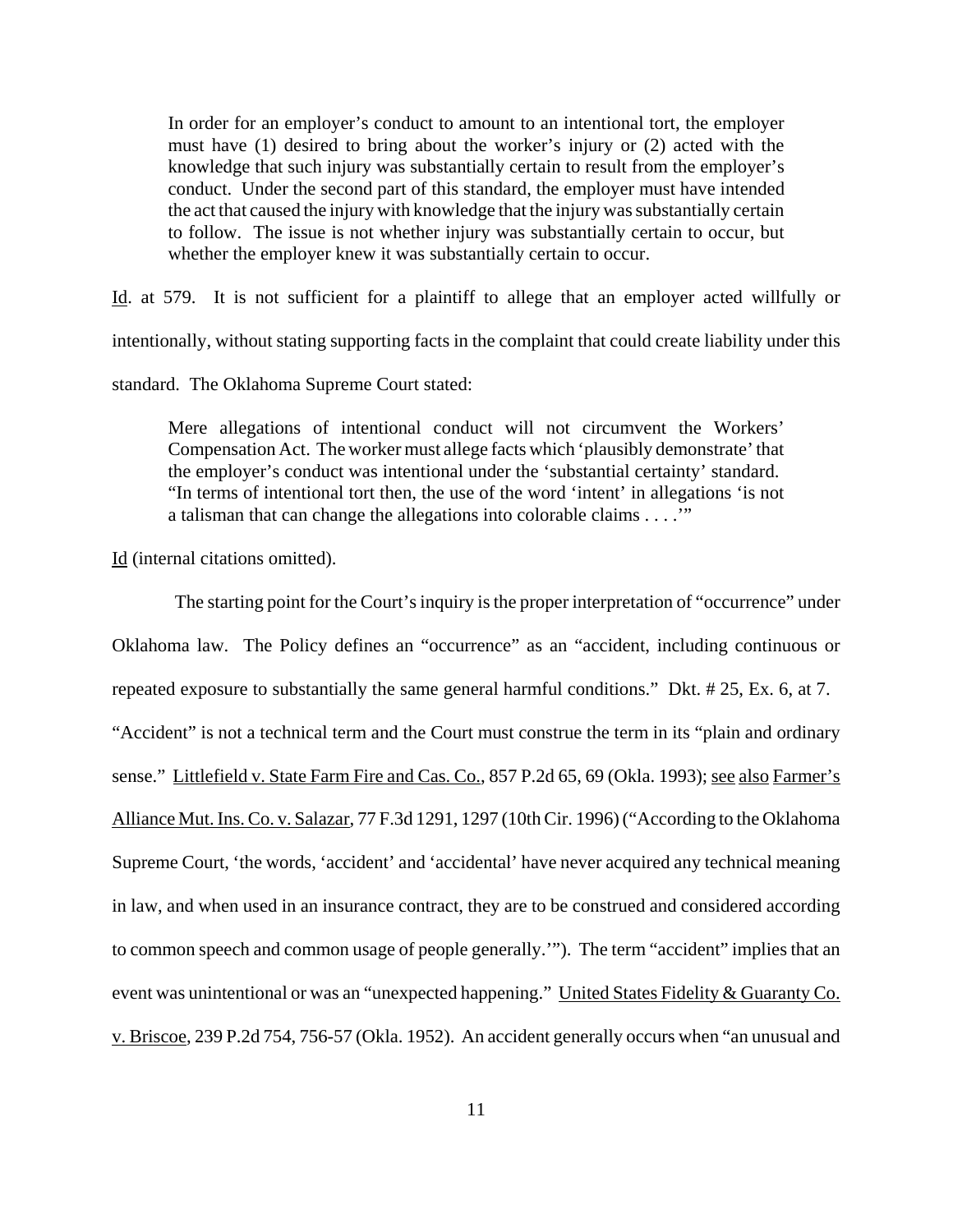unexpected result" follows the performance of a routine act or an unknown or unexpected cause results in an injury. Id. at 757.

Plaintiff argues that it has no duty to defend or indemnify ICES as to Dean's Parret claim, because there is no possibility that this claim is covered under the Policy. If the trier of fact were to conclude that ICES acted with substantial certainty that Dean would be injured, his injury was not the result of an accident and there was no occurrence giving rise to coverage under the Policy. On the other hand, if the trier of fact of Dean's claim were to determine that his injury resulted from an accident, Dean's claim would be barred by the exclusive remedy provision of the Oklahoma Workers' Compensation Act, see OKLA. STAT. tit 85, § 12, and the workers' compensation or employer liability exclusions would apply. Courts considering whether an intentional tort could constitute an occurrence under Oklahoma law have concluded that intentional torts are not accidental and an insurer is not required to indemnify its insured for alleged intentional torts if the policy limits coverage to accidental injuries. See Farmers Alliance Mut. Ins. Co., 77 F.3d at 1297 (intentional murder was not an occurrence under an insurance policy defining "occurrence" as "accident . . . which results in bodily injury or property damage neither expected nor intended from the standpoint of the insured"); Massachusetts Bay Inc. v. Gordon, 708 F. Supp. 1232 (W.D. Okla. 1989) (injuries caused by intentional assault and battery are not the result of an "accident" because any resulting injury is intended or foreseeable). While a **Parret** claim based on the substantial certainty standard is distinguishable from intentional assault and battery or murder, a necessary element of a Parret claim is that the employee's injury was substantially certain to occur and the employer was aware of the risk of injury, and an employee must show that his injury was the result of something other than the employer's simple negligence.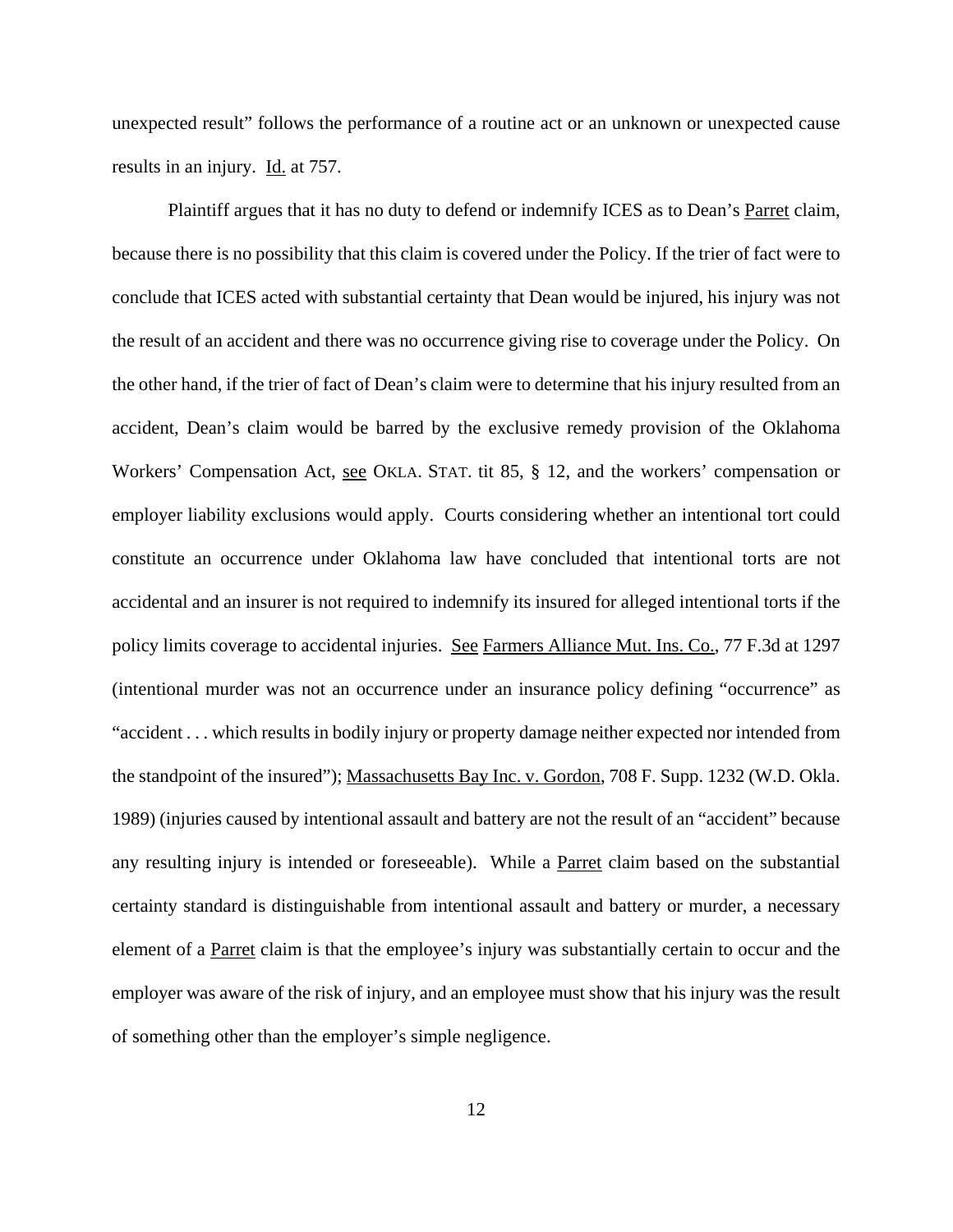The Court concludes that plaintiff has no duty to defend or indemnify ICES against Dean's Parret claim. Dean is clearly attempting to avoid the exclusive liability provided by the Oklahoma Workers' Compensation Act and has alleged an intentional tort against his employer. There is no reasonable way to construe the term "occurrence" to provide coverage for an intentional tort, and ICES has failed to establish that coverage exists for Dean's Parret claim. Even if the Court were to assume that Dean's injuries were caused by an occurrence and arose out of an accidental workplace injury, Dean would be required to litigate this claim in workers' compensation court. The Policy excludes coverage for "any obligation of the insured under a workers' compensation . . . law." Dkt. # 25, Ex. 6, at 18. A tort claim for accidental injury arising out of a workplace injury would clearly fall within this exception. Regardless of whether Dean's injuries were accidental, his Parret claim also falls under the employer liability exclusion, because the Policy does not provide coverage for "any claim, suit cost or expense arising out of "bodily injury" to . . . any employee of a Named Insured arising out of and in the course of employment or while performing duties related to the conduct of the insured's business . . . ." Id. at 6. Thus, plaintiff has no duty to defend or indemnify ICES against Dean's Parret claim, because there is no possibility that this claim is covered under the Policy.

## Dean's Manufacturer's Products Liability Claim

Dean's manufacturer's products liability claim might fall within the definition of an occurrence, because a plaintiff may recover for accidental or unintended injuries under this theory of liability. Dean alleges that he was injured while using a mill machine and the mill machine was defective or unreasonably dangerous for use. Id., Ex. 1, at 4. Unlike the Parret claim, Dean does not need to allege that ICES intentionally injured him in order to state a manufacturer's products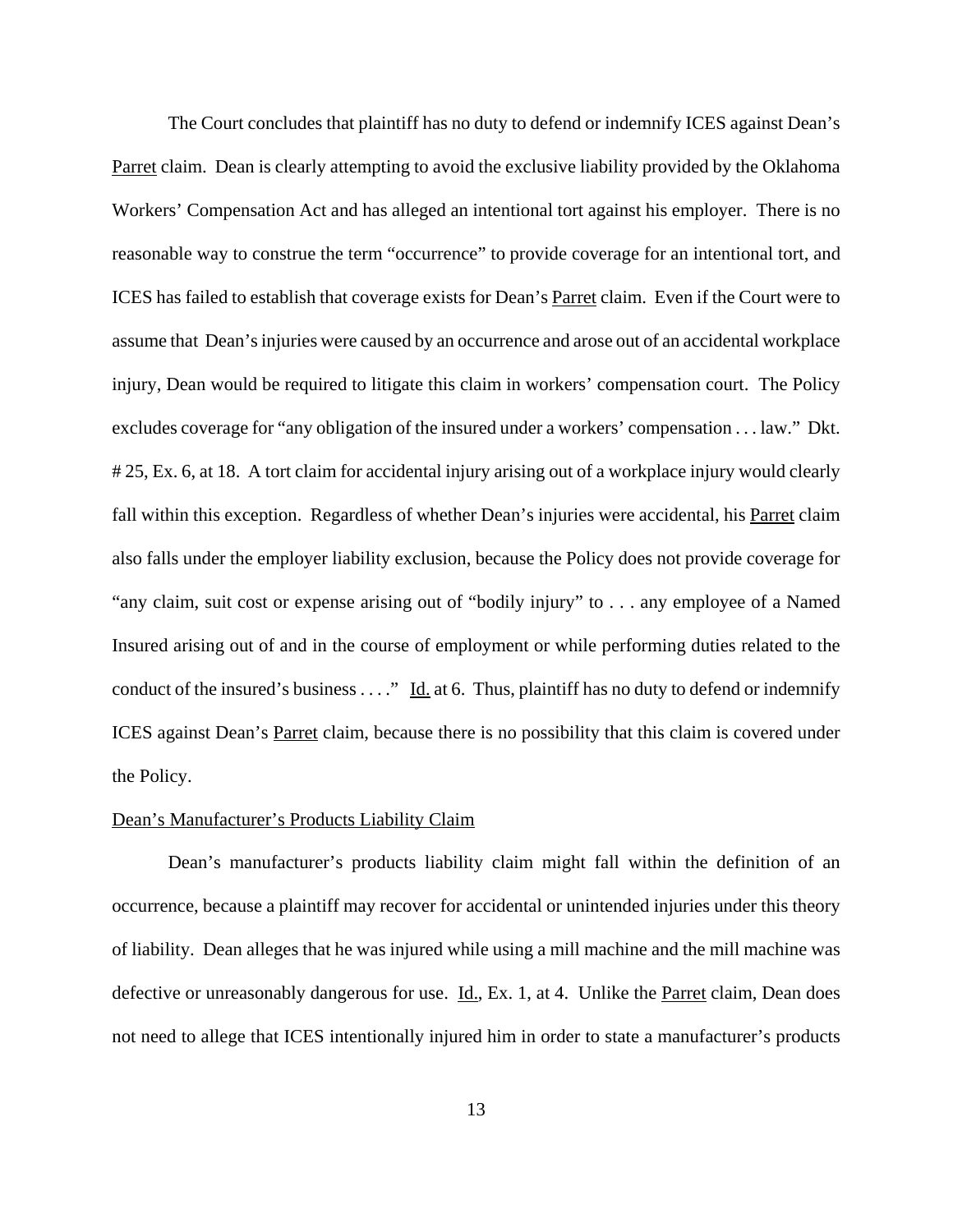liability claim. Instead, the key issue is whether a defective product caused Dean's injury, regardless of the intent of ICES in providing the equipment to Dean. Thus, ICES may be entitled to a defense or indemnification for Dean's manufacturer's products liability claim if this claim is not excluded from coverage under some other provision of the Policy.

The Oklahoma Supreme Court first recognized a claim for manufacturer's products liability in Kirkland v. General Motors Corp., 521 P.2d 1353 (Okla. 1974), and, in a subsequent case, explained that "one who sells a product in a defective condition, which is unreasonably dangerous to the user or consumer, is strictly liable for the physical harm to the person or property caused by the defect." Johnson v. Ford Motor Co., 45 P.3d 86, 91 (Okla. 2002). To prove a manufacturer's products liability claim, a plaintiff must establish three elements:

1) the product was the cause of the injury;

2) the defect existed in the product at the time the product left the manufacturer's possession and control;

3) the defect made the product unreasonably dangerous to the plaintiff or to the plaintiff's property.

Clark v. Mazda Motor Corp., 68 P.3d 207, 209 (Okla. 2003). This is a strict liability claim and a manufacturer or distributor may be held liable for accidental injuries caused by their products. Spence v. Brown-Minneapolis Tank, Co., 198 P.3d 395, 399 (Okla. Civ. App. 2008).

Plaintiff argues that Dean is required to litigate his manufacturer's products liability claim in workers' compensation court, and this claim falls within the workers' compensation exclusion in the Policy. ICES acknowledges that Dean alleges that ICES was "in the business of manufacturing the machine and machinery parts Dean was using at the time of his injuries," and that ICES was "in the business of designing, manufacturing, marketing and placing into the stream of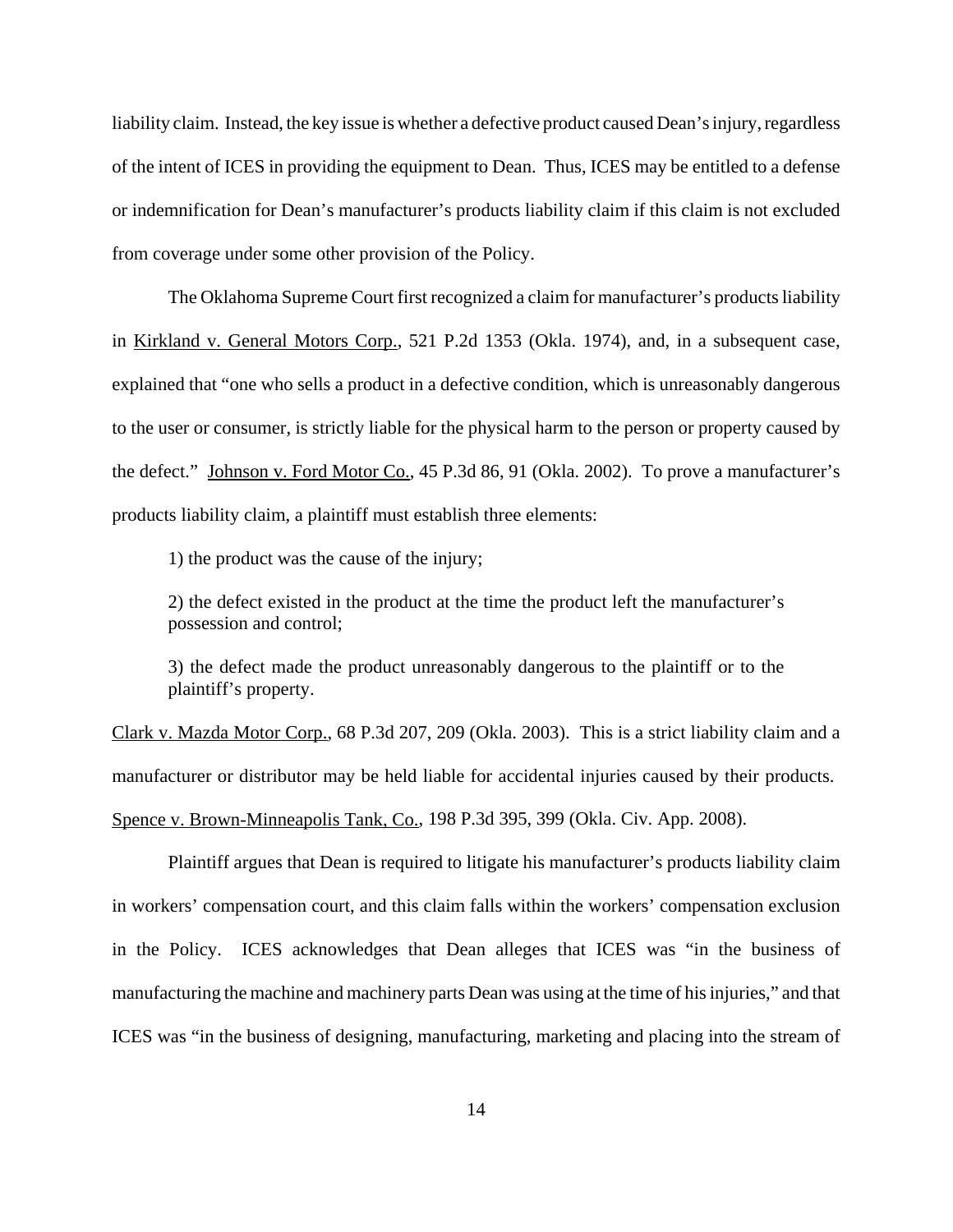commerce the subject machines and supplies therefrom." Dkt. # 30, at 3. However, ICES does not respond to plaintiff's argument that Dean is required to litigate this claim in workers' compensation court and the Policy provides no coverage for this claim.

The Policy excludes coverage for "[a]ny obligation of the Insured under a workers' compensation, disability benefits or unemployment compensation law or any similar law." Dkt. # 25, Ex. 6, at 18. Plaintiff cites Knowlton v. Tranter, Inc., 672 P.2d 686 (Okla. Civ. App. 1983), where the plaintiff was limited to a workers' compensation remedy against his employer who allegedly designed or manufactured a machine that injured him. The Oklahoma Supreme Court has limited the circumstances when an employee may sue his employer for manufacturer's products liability for allegedly providing defective equipment. Considering the dual-capacity doctrine, which permits an injured employee to sue his employer in tort for actions taken outside of the employment relationship, the Oklahoma Supreme Court stated:

We reject application of the dual-capacity doctrine to impose liability upon an employer-manufacturer. The employer has a duty arising out of the employment relationship to furnish safe equipment to its employees; and that duty arises whether the equipment is purchased or manufactured by the employer, either in connection with producing the same item for public consumption or otherwise.

There are circumstances in which application of the dual-capacity doctrine is appropriate. The doctrine should not be used when it would serve only to evade the exclusivity provision of the Oklahoma Workers' Compensation Act. The doctrine requires a strict and limited application to avoid imposing liability in every instance upon a defendant-employer.

Weber v. Armco, Inc., 663 P.2d 1221 (Okla. 1983). The Oklahoma Court of Civil Appeals has held that any claim by an injured employee against his employer arising from any on-the-job injury that does not meet the intentional tort exception, including negligence and manufacturer's products